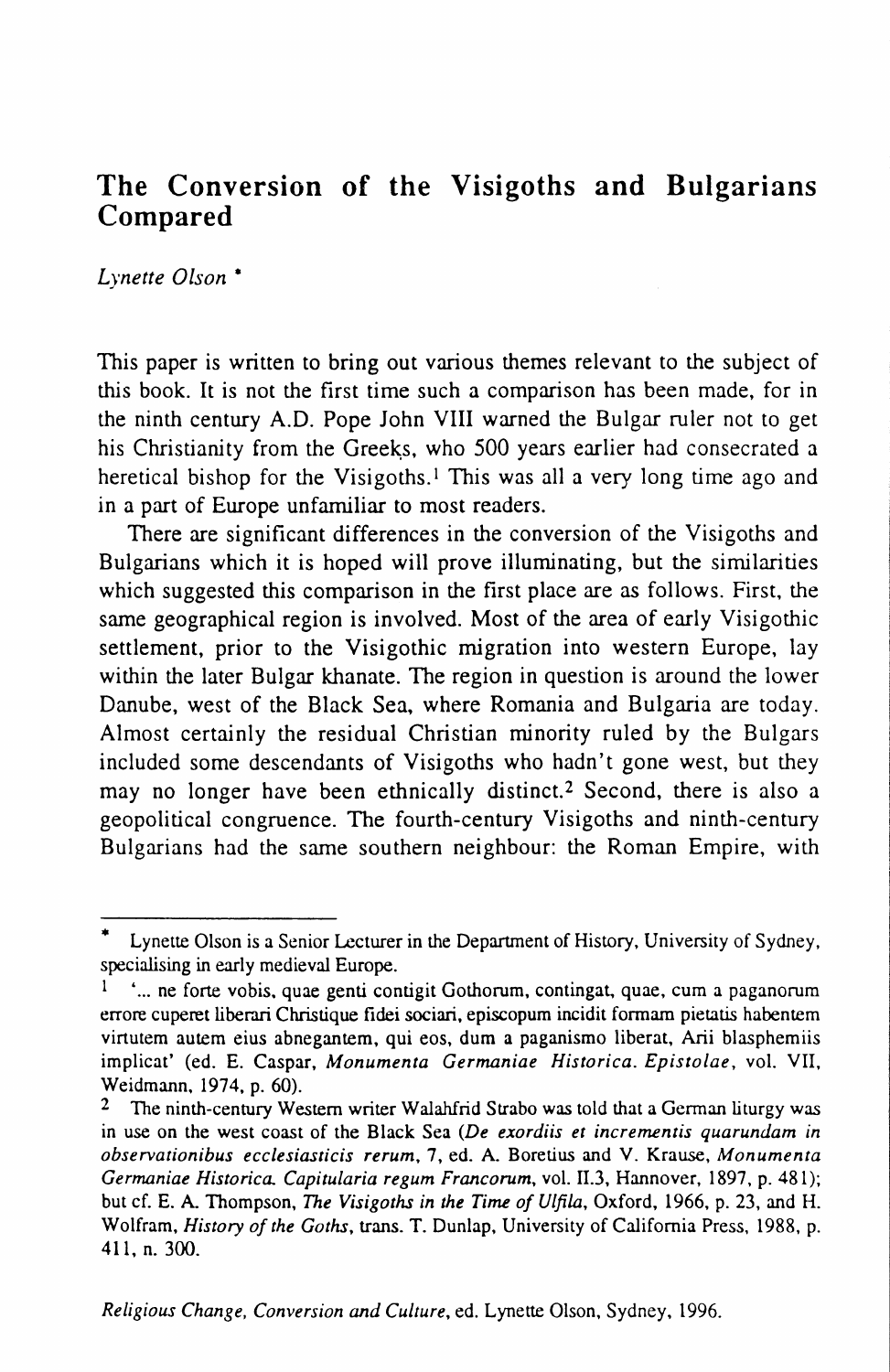# *Visigoths and Bulgarians*

which they fought, treated and traded.<sup>3</sup> Although by the ninth century the Empire was much smaller, mainly Greek-speaking and ruled from Byzantium, it was confident in its Roman identity and radiated an aura of awesome cultural superiority, especially to its barbarian north.<sup>4</sup>

The eastern Roman or Byzantine Empire, unlike the Latin West, had a polyglot ecclesiastical tradition, and this brings me to the third, most important similarity between the conversion of the Visigoths and the Bulgarians. Presumably for the reason just mentioned, both were allowed to develop a native church with a vernacular Bible, liturgy and literature, respectively in Gothic and what became known as Old Church Slavonic. This similarity in the relation of religious change and culture is otherwise unparalleled in the conversion of Europe.<sup>5</sup> The presence of rival Christian interpretations in the mission-field is a fourth and final common factor otherwise negligible in much medieval conversion,6 but it operated differently in each case.

One major difference between our two cases is that most Visigoths went out into the wider world and got their Christianity there, whereas the wider world and Christianity came to most Bulgarians. While the circumstances are debated, historians agree that most Visigoths converted after raiding Huns forced them from their homeland into the Roman

<sup>3</sup> For example, Roman restrictions of trade with the Visigoths in 369 and Bulgarians in 894 were regarded as critical at the time (E. A. Thompson, 'The Visigoths in the Time of Ulfila', *Nottingham Mediaeval Studies, 5,* 1961, p. 17, and R. Browning, *Byzantium and Bulgaria,* London, 1975, pp. 58-9, respectively).

<sup>4</sup> My allusion in the Editor's Preface to the Industrial Revolution as having made a difference in the relation of conversion to civilisation in the modem world (i.e. by increasing the cultural distance between missionary and convert from what it had been in earlier societies) is perhaps a twentieth-century viewpoint which privileges technology above all else. The elite Roman view privileged educated culture. Christianity was readily combined with either.

*<sup>5</sup>* Anglo-Saxon England, where textual literacy accompanying Christianity was applied to vernacular as well as Latin writing, is an intermediate case. Yet, aside from the Psalms, the Bible remained untranslated and the liturgy also in Latin.

<sup>6</sup> Making full allowance for the propensity of nervous missionaries to build up differences in practice where none in belief existed (the erroneous notion of 'the Celtic Church' is ultimately their creation), the Bulgarian case of medieval conversion is atypically akin to the modem situation described by one of my students in reference to New Guinea, where rival missionaries say of each other to potential converts: 'Don't listen to them or you'll go to Hell'. Pope John VIII in the ninth century was more urbane, but his message amounted to the same thing.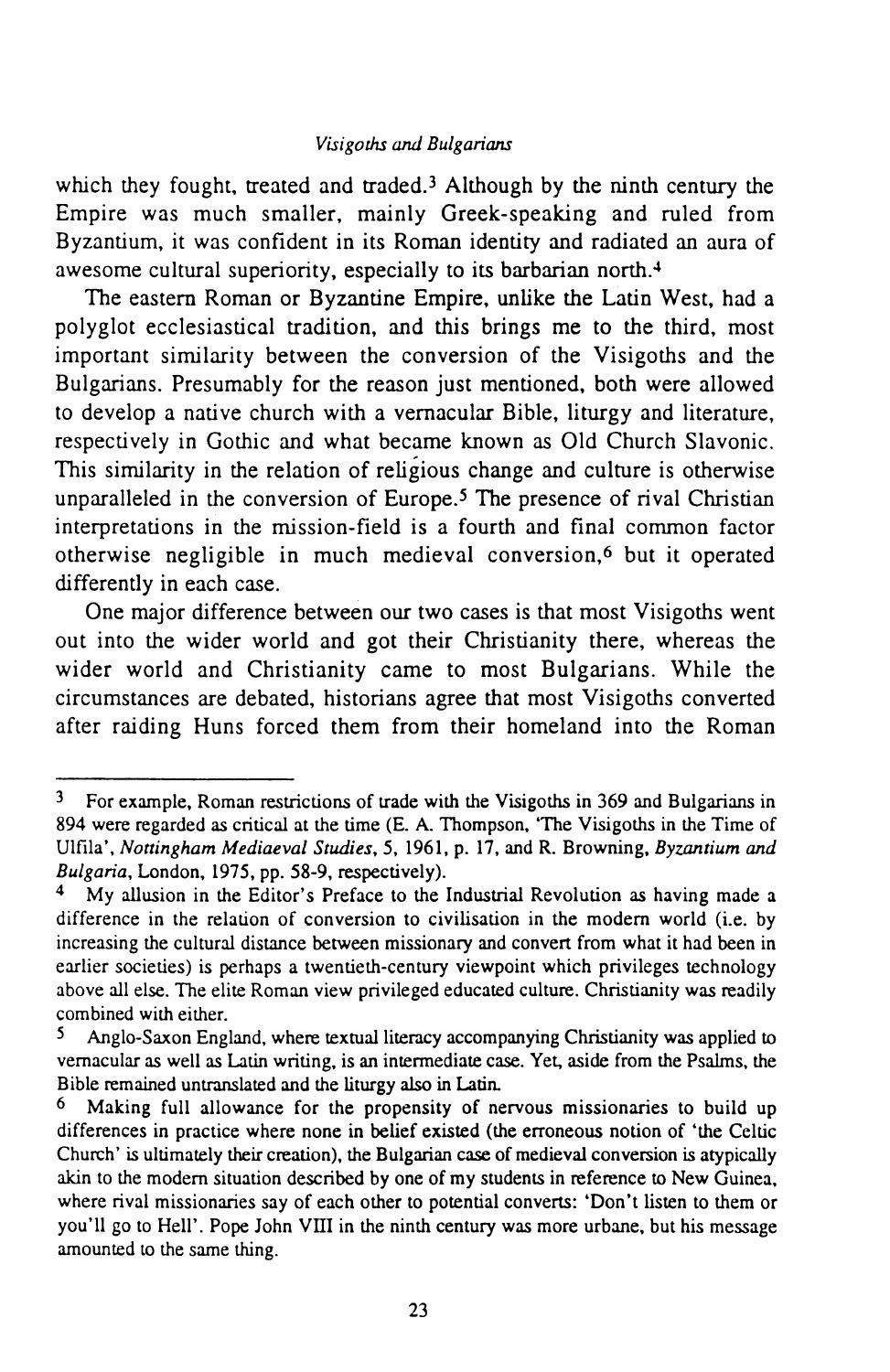# *Religious Clwnge, Conversion* and *Culture*

Empire (after 375 A.D.).7 Moreover, their kind of Christianity spread widely among other migrating peoples destabilised by the Huns. The Bulgarians, on the other hand, had a reasonably stable albeit primitive polity which was capable of transformation into a Christian state, as their ruler or khan was quick to realise. Most of them converted as the result of outside pressures creatively managed by their ruler, Khan Boris (after 862  $A.D.$ ) 8

Thus a second major difference between the conversion of the Visigoths and the Bulgarians is that the latter was mainly a 'top-down' conversion, where the ruler converts and the people willingly or unwillingly follow, while the former was mainly a 'bottom-up' conversion in which Christianity spread by a variety of informal contacts. Initially the two cases are actually very similar with a Christian minority including Roman captives and their descendants,9 a classic scenario for bottom-up conversion. Eventually the Visigoths also were to experience a classic topdown conversion when their king Reccared opted for Catholic Christianity in 589 A.D., but that was in the established kingdom of Visigothic Spain. The intervening Migration Period for the Visigoths and their neighbours was even more fragmented, unstable and insecure than indicated by typical arrows on maps of 'The Fall of the Roman Empire' indicating 'where the barbarians went'. Peoples splintered and ethnogenesis occurred, rulers' authority was militarily-based and even in that area open to challenge.<sup>10</sup> If one group of Visigoths led by Fritigem was required to convert to the emperor's variety of Christianity as a condition of their entry into the Empire in  $376$ ,<sup>11</sup> then an element of top-down conversion was present;

<sup>7</sup> See n. 11 below.<br>8  $\overline{P}$  F Sullivan

<sup>8</sup> R. E. Sullivan, 'Khan Boris and the Conversion of Bulgaria: A Case Study of the Impact of Christianity on a Barbarian Society', *Studies in Medieval and Renaissance History,* 3, 1966, pp. 55-139; Browning, *op. cit.,* chs 3 and 8.

In both cases there were instances of persecution by the authorities: Athanaric's from 369-72 produced the Catholic Visigothic manyr St Sabas; Bulgar Khan Malamir's in 833 resulted in the martyrdom of his own brother (Thompson, *The Visigoths,* ch. 3; Browning, *op. cit.,* p. 144).

<sup>&</sup>lt;sup>10</sup> See in general L. Musset, *The Germanic Invasions*, trans. E. and C. James, The Pennsylvania State University Press, 1975, and H.-J. Diesner, *The Great Migration,* trans. C. S. V. Salt, Leipzig, 1978; and for a specific case of the limitations of Visigothic royal control in chaotic circumstances of migration see Paulinus of Pella. *Eucharisticus,* lines 343-405, in the Loeb edition of the works of Ausonius, vol. II, 1967, pp. 330-7.

II For: P. J. Heather, 'The Crossing of the Danube and the Gothic Conversion', *Greek, Romnn, and Byzantine Studies,* 27, 1986, pp. 289-318; against: E. A. Thompson, 'The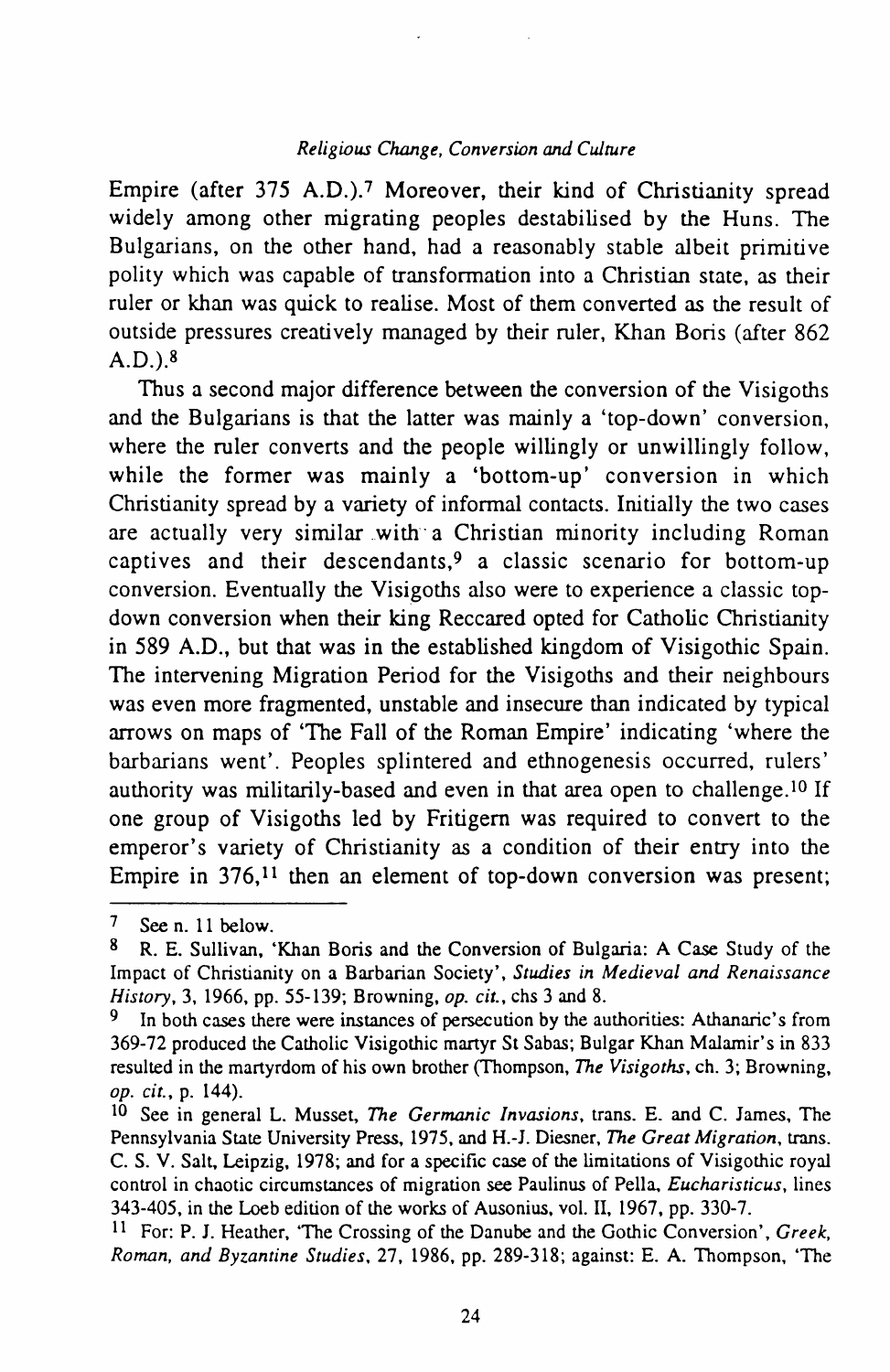however, Visigothic conversion was clearly far more complex.<sup>12</sup> My overall impression is of a broadly-based conversion effected by spiritual leaders, not secular ones.

A third major difference between the conversion of the Visigoths and the Bulgarians is the association of the former with Arian Christianity. While Khan Boris of Bulgaria exploited the mutual suspicion of Greek and Latin Christians in the ninth century, this was a choice between views identified with external powers.<sup>13</sup> Arian Christianity, on the other hand, despite its fourth-century Roman origins, was to become identified exclusively with Visigoths and other barbarians.14 This makes the case of the Visigoths a very special one in the history of conversion, and one deserving particular attention here. In order to appreciate the significance of this point, even before it is explained, an excursus into anthropological theory is necessary.

Robin Horton's theory of African conversion is a useful analytical tool for examining conversion outside of Africa and even in the distant past, if care is exercised. Basically the theory relates people's cosmology and religious needs to their environment.15 It distinguishes between the microcosm, the small world of village and familiar fields, and the macrocosm, the wider world. This analysis is not very controversial, and widely applicable. What R. Browning has written about Bulgarian conversion runs along similar lines:

The traditional religions of Slavs and Bulgars were a disadvantage to them in a world in which the only powerful and durable states were

15 See the previous and following papers in this book. His anicle 'On the Rationality of Conversion', Part I, *Africa,* 45, 1975, pp. 219-55, is probably the best thing to read, beginning as it does with a summary of his thesis.

Date of the Conversion of the Visigoths', *Journal of Ecclesiastical History,* 7, 1956, pp. Ill (also in a later version as Thompson, *The Visigoths,* ch. 4), placing their main conversion between 382 and 395.

<sup>12</sup> Wolfram, *op. cit.,* pp. 70-85. It will be considered funher in conjunction with the next point.

<sup>&</sup>lt;sup>13</sup> Boris in his quest for a Bulgarian patriarchate turned from Constantinople to Rome in 866, but finding the Pope unhelpful he returned to the Byzantine fold in 870.

<sup>14</sup> The Arian-barbarian connection is discussed by Musset, *op. cit.,* 184-9, and *I.* C. Russell, *The Germanization of Early Medieval Christianity,* Oxford, 1994, pp. 140-5, a new book not seen before this paper was drafted. When Attalus, the Visigoths' puppet Roman emperor, convened from paganism to Arian Christianity it was a sign of how completely he had thrown in his lot with them (Musset, *op. cit.* p. 39).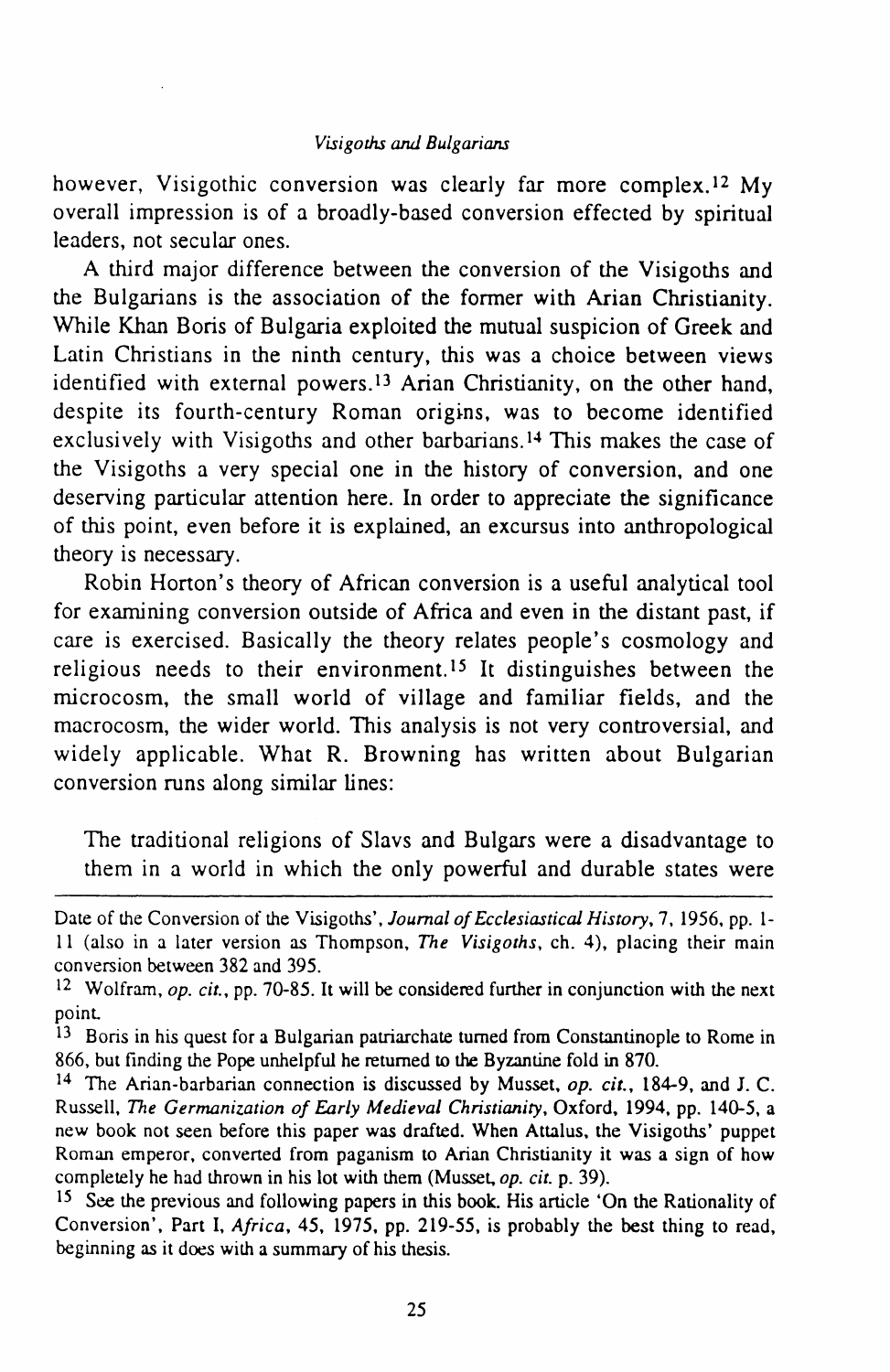# *Religious Change, Conversion and Culture*

either Christian or Moslem, in that they isolated their adherents. Both at individual and at state level they presented all kinds of problems. How was an oath to be administered? How could a marriage be celebrated between a pagan and a Christian? How were treaties to be guaranteed? And so on. Unlike the great monotheistic religions they could not provide universally valid sanctions for the conduct of individual or community, or endow their adherents with the conviction that their lives formed part of a process of cosmic importance. Closely linked with family and clan, with particular persons and places, traditional religion was of no help to a man once he was removed from his familiar environment.<sup>16</sup>

In terms of the African situation Horton is addressing, the macrocosm can come to people in the form of a British administrator or a missionary, or they can go into it as workers to a city. As already intimated, this paper relates the former type of contact to the Bulgarians and the latter to the Visigoths.

Horton argues that people's cosmology and religious needs adjust to suit their circumstances. In an early article, he wrote about the Kalahari people of Nigeria, whose religion had been concerned mainly with the local spirits of the microcosm, with only a vague awareness of greater forces.

The practice of varying one's level of theory with the range of phenomena one is trying to cope with also, perhaps, makes it understandable why the unitary *tamuno* and *so* [roughly 'the creator god' and 'fate'] were not actively approached in traditional Kalahari religion. For together they provided some sort of interpretation of the creation and life-course of the world as seen as a whole; and though Kalahari were aware of a wide world surrounding their own little enclave, it did not greatly impinge on their activities and they found small cause for coming to terms with it. This view of the matter is supported by subsequent Kalabari readiness to identify their unitary *tamuno* with the Christian God, and to give it active worship in such a guise. For Christian evangelism coincided with a growing irruption of

<sup>16</sup> Browning, *op. cit.,* pp. 142-3. He does not cite Horton. The only medieval historian I know who has used Horton is Michael Richter (in conversation). Russell should have in his reasonably theoretical work cited in n. 14 above.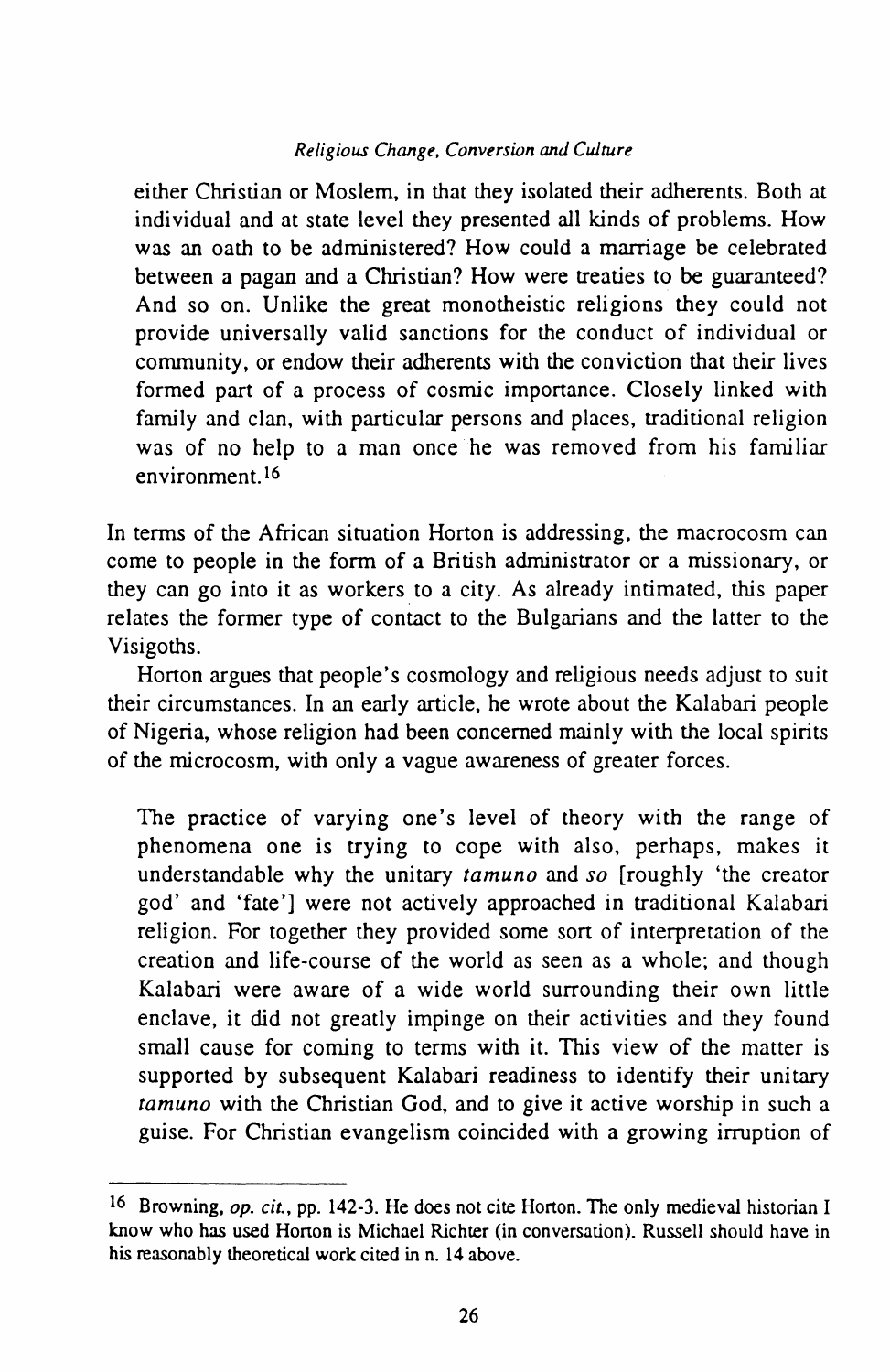# *Visigoths and Bulgarians*

the wider world outside into the narrow enclave of village life, and hence with a growing need to come to terms with this wider world.<sup>17</sup>

This is seen as essentially a case of change to indigenous religion into which Christianity fits dynamically. Horton's theory about what is going on in people's heads may be impossible to prove,<sup>18</sup> but if there is any chance that it is correct it should be kept in mind when studying religious change. For one thing, it gets away from consideration of 'mere imitation' of one religion by another. More importantly, it focusses attention on the convert. In cases where people seem to be converting themselves, one may suspect that something like the processes which Horton describes are in operation.19

Here the Arian Visigoths and their fellow barbarian trekkers through the macrocosm on both sides of the disintegrating northern frontier of the Roman Empire become relevant, because basically they converted themselves. We know this from the state of Roman-barbarian relations, from their religious use of the Gothic language, and above all from their Arian Christianity, which after a point in the late fourth century hermetically sealed their conversion from Roman agency. These factors will now be explained.

In what is arguably the best thing he ever wrote, the historian E. A. Thompson points out that Roman antipathy to barbarians meant that Romans were not motivated to spread Christianity outside the Empire.20 Where this occurred, there was some ad hoc circumstance like captivity, exile, even shipwreck to account for it. The relevant example here is Ulfila, who was descended from Christian Romans taken prisoner by Visigothic raiders in the third century. He took considerable steps to convert his fellow-Goths to Christianity. When Ulfila attended the Arian council of Antioch in 341, Bishop Eusebius of Nicomedia consecrated him

<sup>17 &#</sup>x27;The Kalahari World View: An Outline and Interpretation', *Africa.* 32, 1962, p. 214.

<sup>18</sup> D. Schreuder and G. Oddie, 'What is "Conversion"? Christianity and Religious Change in Colonial Africa and Soulh Asia', *Journal of Religious History,* 15, 1988-9, pp. 505-6 and 517-18.

<sup>&</sup>lt;sup>19</sup> Cf. R. M. Eaton, 'Conversion to Christianity among the Nagas, 1876-1971', *Indian Economic and Social History Review,* 21, 1984, pp. 1-44. Missionaries were astonished to find how Christianity had spread among the Sema Nagas when they toured the region.

<sup>&</sup>lt;sup>20</sup> 'Christianity and the Northern Barbarians', *Nottingham Mediaeval Studies*, 1, 1957, pp. 3-21; reprinted in A. Momigliano (ed.), *The Conflict between Paganism and Christianity in the Fourth Century,* Oxford, 1963, pp. 56-78.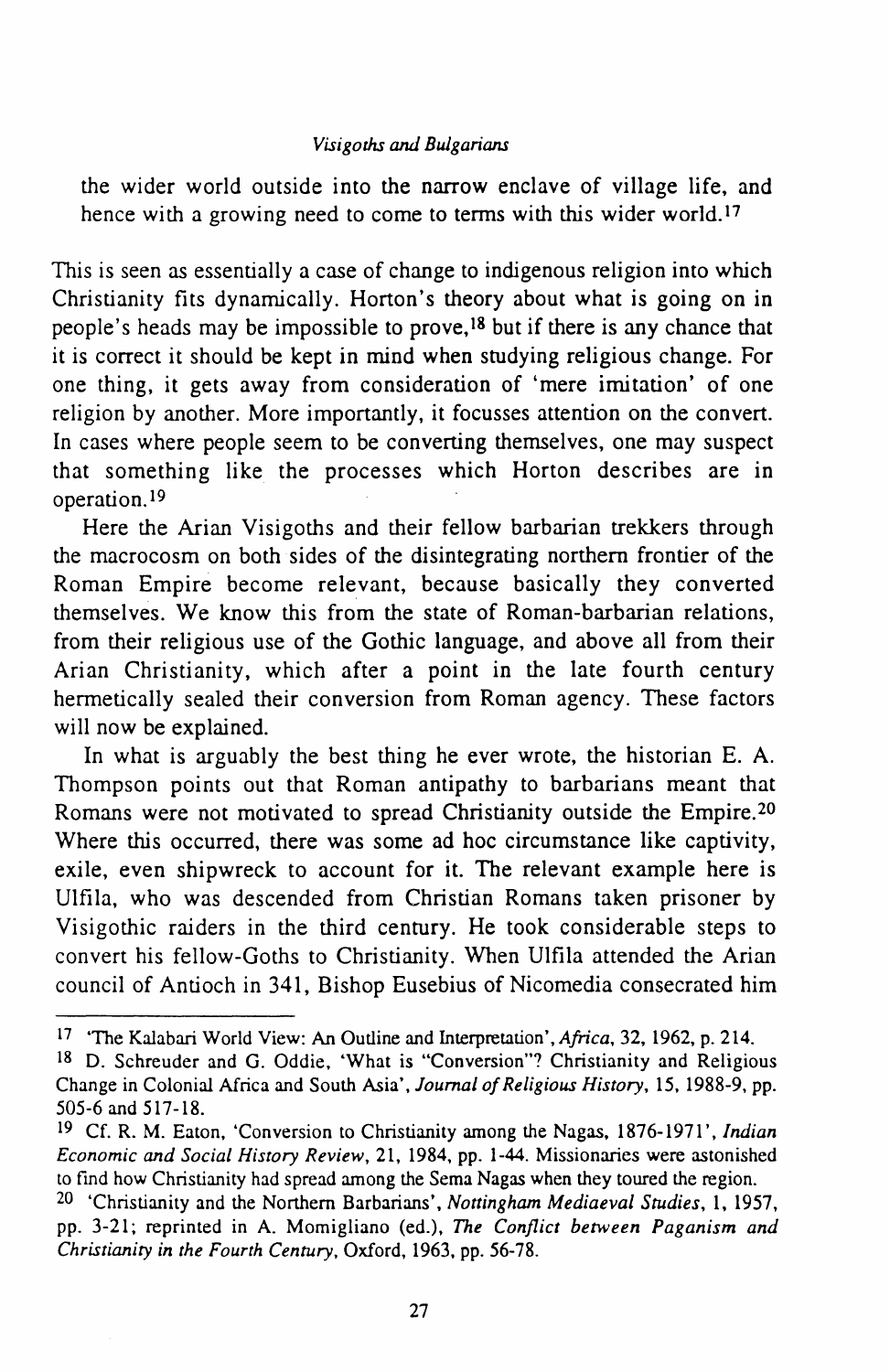#### *Religious Change, Conversion and Culrure*

bishop and thus supported his 'mission' .21 Thompson however cites three instances where antipathy to barbarians seems to have found its way into a Roman Arian commentary on Matthew.22

Romans were remarkably slow to convert groups of barbarians even once these were within the Empire.23 Driven out by Visigothic persecutors in 348, Ulfila subsequently ministered to Christian Visigoths living in the Roman province of Moesia Secunda. This established Christian community within the Roman Empire played a significant role in the conversion of the Visigoths who entered the Empire after 375.24 Ulfila was by no means the only person to spread Christianity among the Visigoths, but it was he who translated the Bible (or most of  $i^{25}$ ) into Gothic, and he is the heretical bishop referred to by the pope cited at the beginning of this paper. The diffusion of these apparently inseparable elements of the Gothic scriptures and Arian Christianity is what shows that barbarians essentially converted other barbarians.

Of course Christianity originated in the Roman Empire, and so did the Arian heresy, which persisted in a modified form for much of the fourth century, enjoying intermittent imperial favour until the death of the last Arian emperor Valens at the Battle of Adrianople in 378 and succession of the very orthodox Theodosius I saw its permanent eclipse in Roman

24 Wolfram, *op. cit.,* pp. 81, 84-5.

<sup>21</sup> Wolfram, *op. cit.,* pp. 77-8. He was of course made bishop of an existing Christian community. Thompson's argument draws a contrast with Pope Gregory the Great's mission to the pagan Anglo-Saxons ('Christianity', p. 61, specifically as different from the case of Frumentius in Axum).

<sup>22</sup> *Opus lmperfectum in Matthaeum,* Homilies I, 35 and 41, ed. J.-P. Migne, *Patrologiae curs us completus, Series Graeca,* val. LVI, Paris, 1859, cols 626, 824 and 864, respectively. In the second of these, the image of evil priests delivering the word of God to 'unlearned, undisciplined and barbarian peoples who neither seek nor hear it with judgement and who have the name of Christians but the manners of pagans' is striking, but it is used to make a moral point, not to criticise the Gothic mission as easily could be inferred from its quotation in Thompson's article, p. 69. On prejudice cf. P. J. Heather, *Goths and Romans, 332-489,* Oxford, 1991, pp. 181-2.

<sup>23</sup> *Ibid.,* pp. 64-8; cf. Musset, *op. cit.,* pp. 178-9, and pp. 82-3 for the Alamans settled north of the sub-Roman enclave of Chur whose conversion was late and mainly by intrusive Irish monks. The Britons whom Bede reproached for not proselytising the Anglo-Saxons *(Bede's Ecclesiastical History of the English People,* ed. B. Colgrave and R. Mynors, Oxford, 1969, L22, pp. 68-9) were just carrying on the Roman tradition.

<sup>25</sup> Philostorgius says that Ulfila left out the Books of Kings, because the Visigoths were warlike enough (trans. P. Heather and J. Matthews, *The Goths in the Fourth Century,*  Liverpool University Press, 1991, p. 144).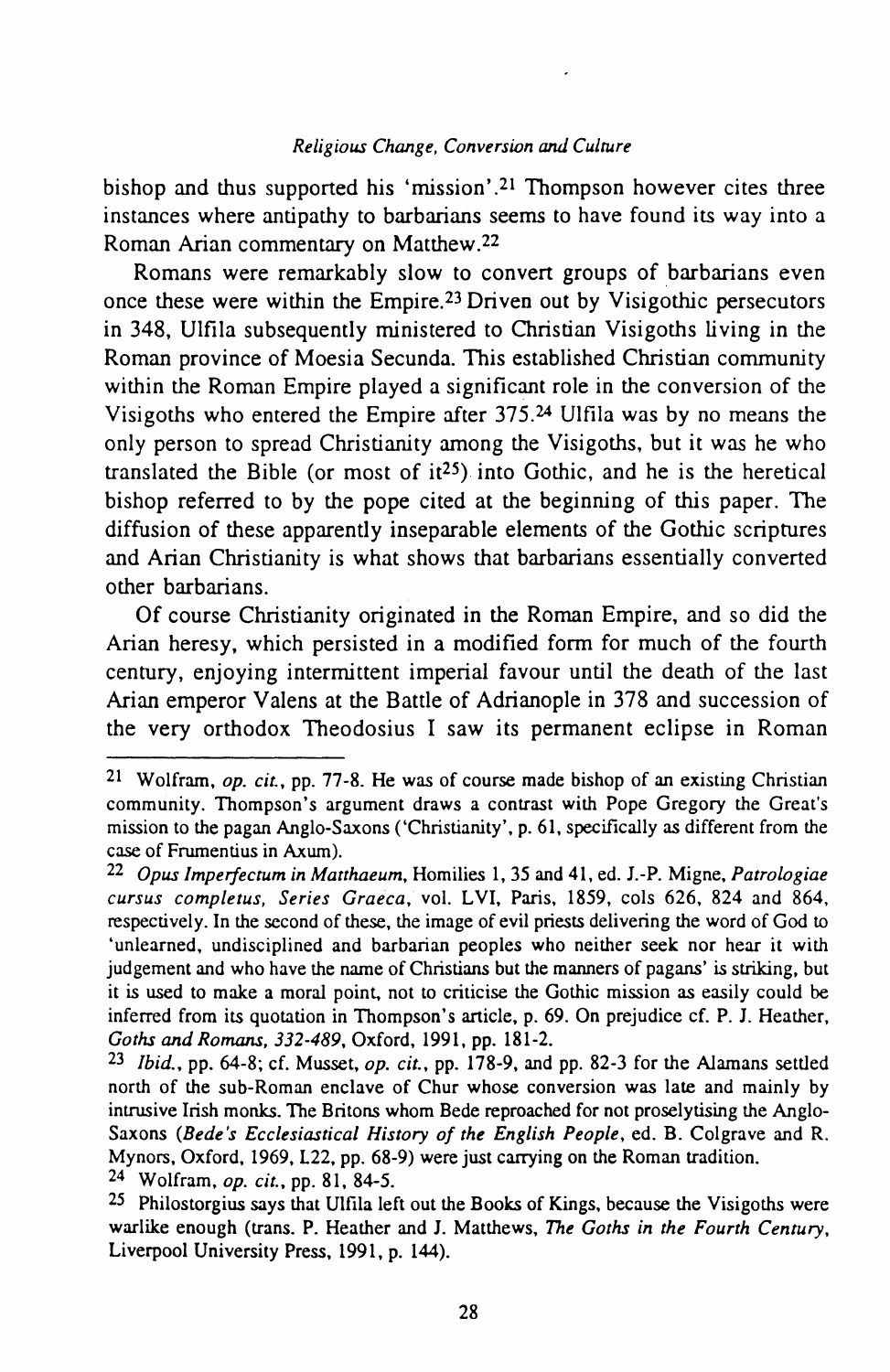# *Visigolhs arul Bulgarians*

circles.26 Yet from this point on in barbarian circles Arian Christianity spread and spread: beyond the Roman Empire, along what one of my students called the 'barbarian thoroughfare' of the Danube basin, among all of the barbarian peoples in the West except the most northern ones.27 Writing too close to the Visigoths for comfort in southern Gaul in the early 440s, the priest Salvian knew Arianism as the barbarians' Christianity.28

What Salvian says about barbarian Arian Christianity is very interesting and worth quoting at length. For one thing, he states the doctrinal difference nicely:

We are certain that they do injury to the divine begetting because they say the Son is less than the Father. They think we injure the Father because we believe the Father and Son are equal.

Salvian maintains that the barbarians are religiously well-meaning but ignorant, and he explains why:

You say they read the same writings which are read by us. How are those writings the same which are badly interpolated and badly translated by authors formerly evil? Therefore they are not the same, because those things cannot be said to be whole which are corrupted in any part. ...

... To be sure, the other nations either do not have the Law of God, or they have it in a weakened and maimed way, and, therefore, as I have said, they have it in such a manner that they do not have it at all. For, if there are any barbarian nations who in their books seem to have the Holy Scriptures less interpolated or torn into shreds than others, nevertheless they have them as they were corrupted by the tradition of their old teachers. Therefore, they have tradition rather than Scripture. They do not keep what the truth of the Law teaches, but what the wickedness of a bad tradition has inserted.

<sup>26</sup> Diesner, *op. cit.,* pp. 62-3 and 95; Musset, *op. cit.,* p. 184; Wolfram, *op. cit.,* pp. 84- 5. The Arian heresy concerns the nature of Christ, *q. v.* Salvian below.

<sup>27</sup> Thompson in 'The Conversion of the Visigoths to Catholicism', *Nottingham Mediaeval Studies,* 4, 1960, p. 35, writes: 'For forty years, from 476-516, a great belt of Arianism stretched half-way across Europe'. to which should be added Vandal North Africa.

<sup>&</sup>lt;sup>28</sup> The quotations which follow are from *On the Governance of God*, V.2, trans. *J. F.* O'Sullivan, The Catholic University of America Press, 1947, p. 129-31.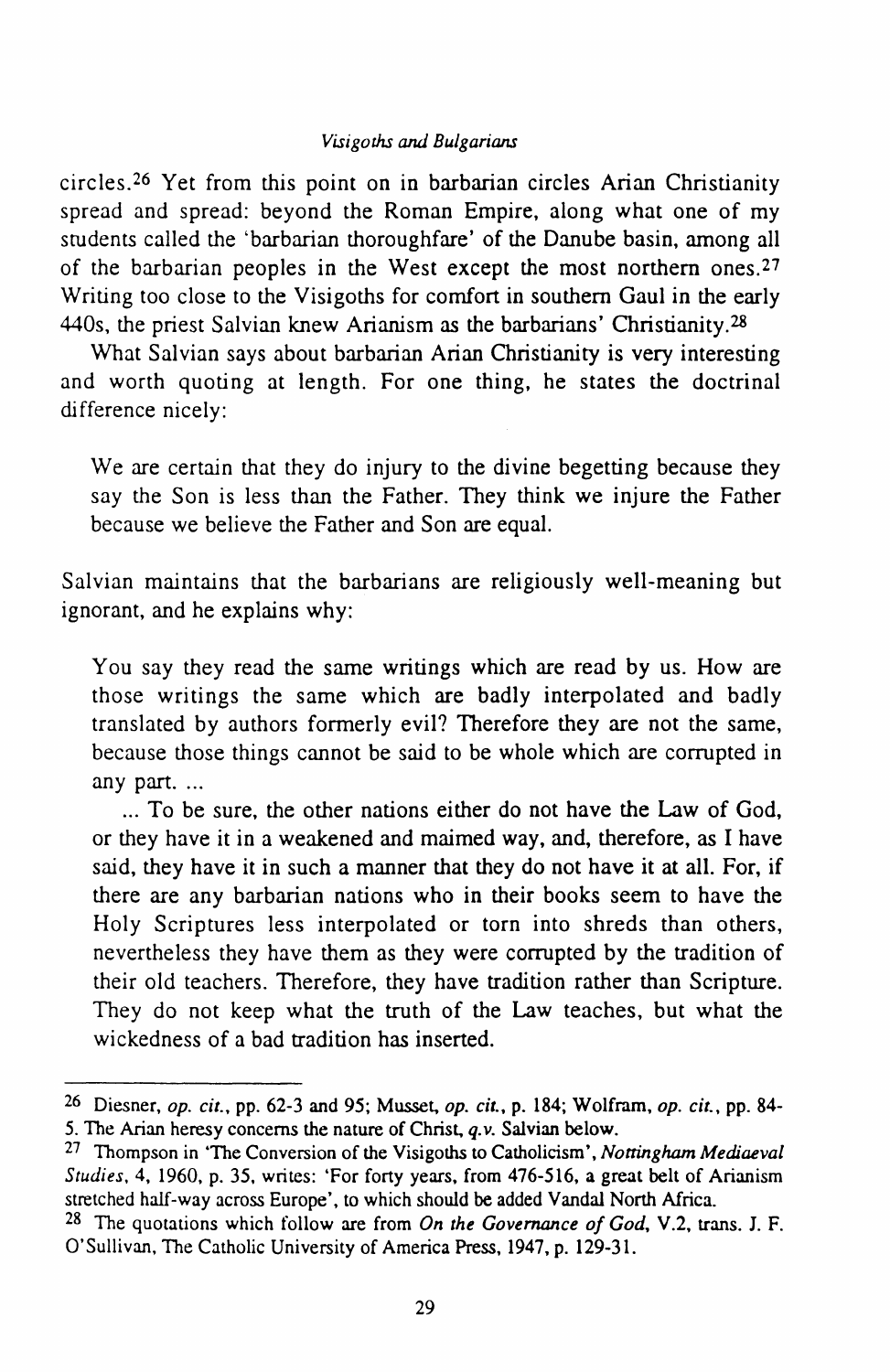# *Religious Change, Conversion* and *Culture*

Indeed, the barbarians, being deficient especially of Roman more than educational tradition, know nothing unless they hear it from their teachers. Thus, they follow what they hear, and they who are ignorant of all literature and knowledge and know the mystery of the divine Law by teaching rather than by reading must necessarily retain the teaching rather than the Law. Thus, to them, the tradition of their teachers and their long-standing teaching are, so to say, law for them because they know only what they are taught.

*Their* books, *their* teachers: small wonder that Arian Christianity became a sort of cultural badge.29

Of course Ulfila's translation efforts contributed to the development of Visigothic, northern barbarian Christianity. The Gothic language was undoubtedly thereby enhanced as a vehicle of cultural expression in the face of Roman civilisation and the enormous population inbalance in favour of indigenous ex-Romans over barbarian newcomers, even if the latter were in charge. Indeed it is thought that Arian Christianity kept the Gothic language alive.<sup>30</sup> The Visigoths possessed books to be burnt upon their conversion from Arianism to Catholicism in late sixth-century Spain.31

When all is said and done about Roman antipathy to barbarians and their language,32 it is their Arianism that ensures that, as time went on and the scene shifted further West, no self-respecting Roman would have touched their conversion with a ten-foot-pole. So why did the Visigoths and other northern barbarians convert so readily through their own efforts and on their own terms? Horton's theory can be applied usefully in this case

<sup>29</sup> So complete was the identification that objection was raised by Arian clergy in Vandal Africa to people dressed in barbarian clothes attending Catholic churches; this was resisted 'because a huge number of our Catholics who served in the royal household used to go in dressed like Vandals' (trans. J. Moorhead, *Victor of Vita: History of the Vandal Persecution,* Liverpool University Press, 1992, II.8, p. 27).

<sup>30</sup> E.g. Musset, *op. cit.,* p. 45, on Visigothic Spain.

<sup>31</sup> So a seventh-century Frankish source (The *Fourth Book of the Chronicle of Fredegar,*  8, trans. J. M. Wallace-Hadrill, Nelson's Medieval Classics, 1960, p. 7); however, Roger Collins is sceptical about the Arian use of Gothic in Spain *(Early Medieval Spain. Unity in Diversity, 400-1000,* Macmillan, 1983, pp. 40-1).

<sup>32</sup> Cf. Sidonius Apollinaris, *Poems and Letters,* letter V.5, in the Loeb edition, vol. II, 1965, pp. 180-3, having some fun with an acquaintance who had actually learned the Burgundian language in fifth-century Gaul, with the result that 'te praesente formidet linguae suae facere barbarus barbarismum'.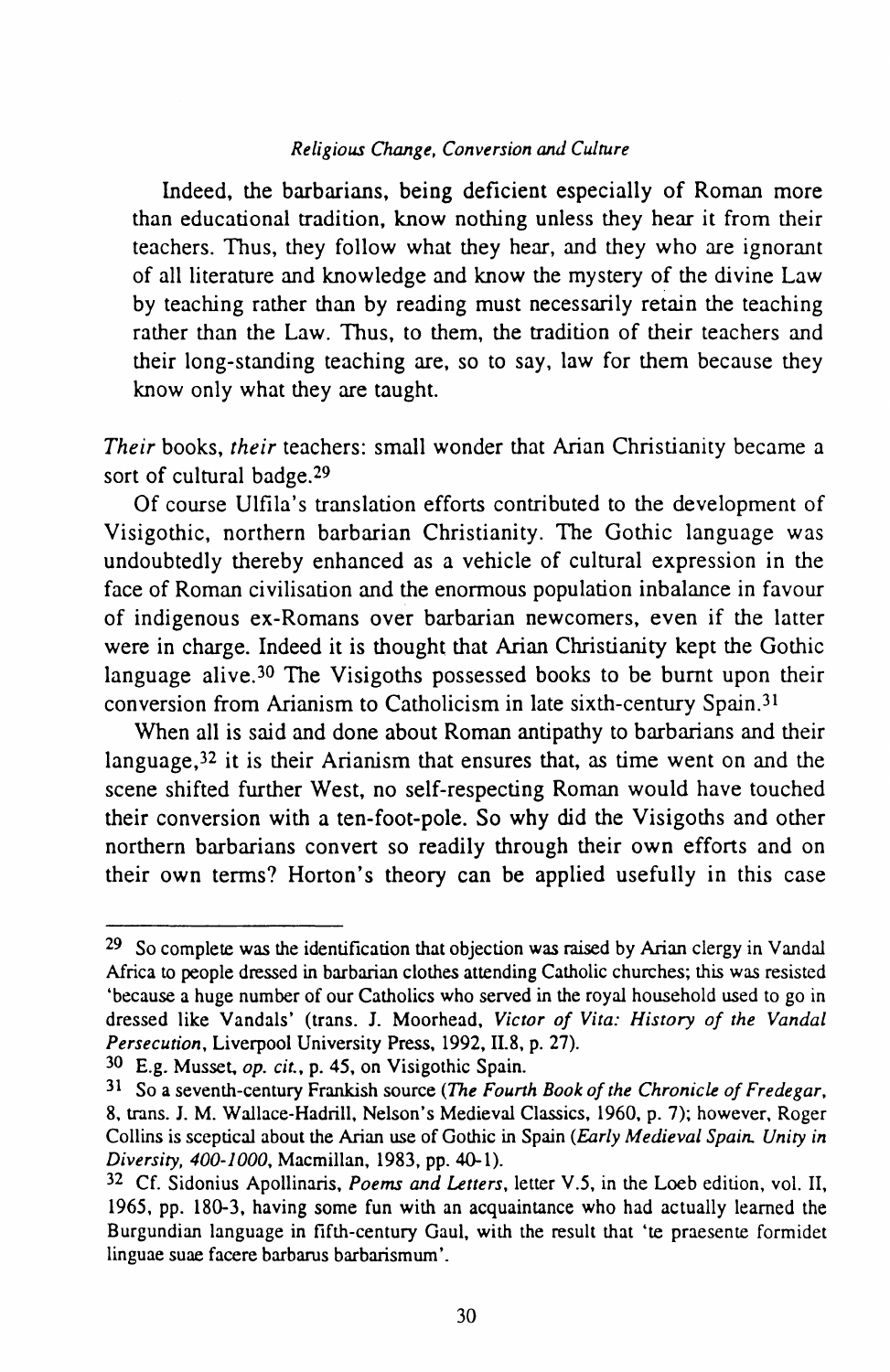#### *Visigoths aru1 Bulgarians*

(which in turn may have useful implications for the theory) to suggest that in the disrupted and expanded world they were trying to cope with, the migrating barbarians' cosmology and religious needs were altered so that the universal religion of Christianity with its omnipotent God seemed very attractive.33 They coped pretty well: Salvian wrote *On the Governance of God* in order to convince Roman Christians that God was still in charge when the barbarians were winning.<sup>34</sup>

The case of Bulgarian conversion can also be analysed usefully with reference to the Horton theory; however, the focus here is on Khan Boris himself. It is important to realise that Boris' initial approach to the Franks (the more distant of his potential allies/opponents) in 862 was said to have included an offer of conversion. The nearer Byzantines forestalled this by sending an army, with the result that Boris agreed to accept Christianity from them; but conversion was his idea.35 While the religious sincerity of rulers is not of much historical usefulness, real belief by Boris in the Christian God can be inferred from Pope Nicholas I's replies to his questions and by his eventual retirement to a monastery.<sup>36</sup> Horton's argument that the existing leadership especially is apt to be affected by contact with the macrocosm and thus to become leaders in religious change37 is applicable to Khan Boris and all others responsible for topdown conversions in medieval Europe.

This comparison of the conversion of the Visigoths and Bulgarians has not covered all of the similarities and differences between them. By the

<sup>&</sup>lt;sup>33</sup> One early medieval source which offers some insight into how people were thinking is the letter of Bishop Daniel of Winchester advising Bishop Boniface on how to convert pagan Germans upon whom Frankish imperialism was impinging in the early eighth century (trans. C. H. Talbot, *The Anglo-Saxon Missionaries in Germany,* London, 1954, pp. 75-8). First attention is called to macrocosmic cosmology, and later to the macrocosm of the wider, rich, civilised world. The heathen are being encouraged to 'think big'.

 $34$  His argument is that the Romans, who know better but still do wrong, are getting their just deserts. The barbarians. being either pagans or heretics for the reasons given above, cannot know any better. Of the latter he also writes: 'In what manner, for this erroneous and false belief. they are to be punished on the day of judgement, nobody can know but the Judge. I think God bears patiently with them in the meantime because He sees that, although their belief is incorrect, they err through the acceptance of a seemingly correct opinion. He knows that they act in this manner because they are ignorant.'

<sup>35</sup> Boris was baptised in 864 or 865 (Sullivan, *op. cit.,* pp. 69-70; Browning, *op. cit.,*  pp. 146-7).

<sup>36</sup> The papal correspondence is discussed very fully in Sullivan, *op. cit.* 

<sup>37</sup> See the previous paper.